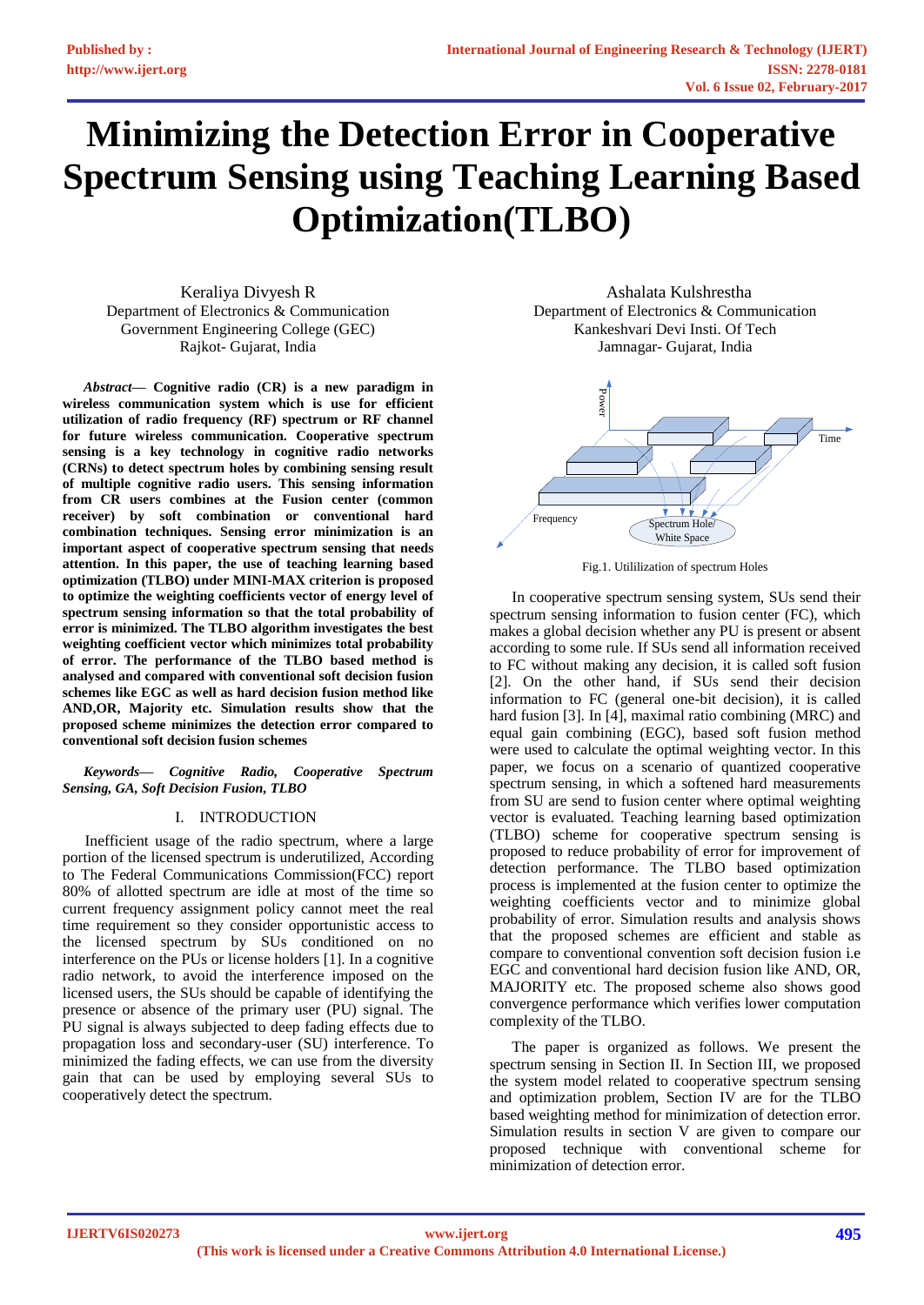### II. SPECTRUME SENSING

Spectrum sensing is a key element in cognitive radio networks as it should be firstly performed before allowing CR users to access a vacant licensed channel. The goal of the spectrum sensing is to decide between the two hypotheses,  $H_0$ : no signal transmitted, and  $H_1$ : signal transmitted. In this regard, there are two probabilities that are most commonly associated with spectrum sensing: probability of false alarm  $P_f$  which is the probability that a presence of a signal is detected even if it does not exist and probability of detection  $P_d$  which is the probability for a correctly detected signal.

$$
x(t) = \begin{cases} n(t) & H_0 \\ h s(t) + n(t) & H_1 \end{cases}
$$
 (1)

Where  $x(t)$ the signal is received by secondary user and  $s(t)$  is primary user's transmitted signal,  $n(t)$  is the additive white Gaussian noise (AWGN) and  $h(t)$  is the amplitude gain of the channel. We also denote by  $\gamma$  the signal-to-noise ratio (SNR).

In AWGN channel environment the average probability of false alarm, the average probability of detection, and the average probability of missed detection are given, respectively, by [5]

$$
P_d = P\{Y > \lambda | H_1\} = Q(\gamma, \lambda)
$$
\n(2)

$$
P_f = P\{Y > \lambda | H_0\} = \frac{\Gamma(TW, \lambda/2)}{\Gamma(TW)}\tag{3}
$$

$$
P_m = 1 - P_d \tag{4}
$$

Where,  $\lambda$  is the energy detection threshold,  $\gamma$  is the instantaneous signal to noise ratio (SNR) of  $CR, TW$  is the time-bandwidth product of the energy detector, Γ(. ) is the gamma function,  $\Gamma(\ldots)$  is the incomplete gamma and  $Q(\ldots)$  is generalised Marcum Q-function defined as follow

$$
Q_u(a,b) = \int_b^a \frac{x^u}{a^{u-1}} e^{-\frac{x^2 + a^2}{2}} I_{u-1}(ax) dx \tag{5}
$$

The average probability of detection may be derived by averaging the conditional  $P_d$  in the AWGN case over the SNR fading distribution by following

$$
P_d = \int Q_u(\gamma, \lambda) f_\gamma(x) dx \tag{6}
$$

When the composite received signal consists of a large number of plane waves, for some types of scattering environments, the received signal has a Rayleigh distribution [5]. Under Rayleigh fading, γ would have an exponential distribution given by

$$
f(\gamma) = \frac{\gamma}{\overline{\gamma}} \exp\left(\frac{\gamma}{\overline{\gamma}}\right), \gamma \ge 0
$$
\n<sup>(7)</sup>

In this case, closed-form formula for probability of detection may be obtained (after some manipulation) by substituting  $f(\gamma)$  in the above equation by

$$
P_{dRay} = e^{-\frac{\lambda}{2}} \sum_{k=0}^{u-2} \frac{1}{k!} \left(\frac{\lambda}{2}\right)^k + \left(\frac{1+\bar{\gamma}}{\bar{\gamma}}\right)^{u-1} \dots \dots \dots
$$

$$
\left(e^{\frac{\lambda}{2(1+\gamma)}} - e^{-\frac{\lambda}{2}} \sum_{k=0}^{u-2} \frac{1}{k!} \left(\frac{\lambda \bar{\gamma}}{2(1+\bar{\gamma}}\right)^k\right)
$$
(8)

One of the main challenging issues of spectrum sensing is the hidden terminal problem for the case when the cognitive radio is shadowed or in deep fade. To mitigate this issue, multiple cognitive radios can be cooperative work for spectrum sensing so cooperative spectrum sensing can greatly improve the probability of detection in fading channels. In cooperative spectrum sensing common receiver calculates false alarm probability and detection probability with the help of average probability of each CR. The false alarm probability is given by [10],

$$
Q_f = \sum_{k=n}^{N} {N \choose k} P_f^k (1 - p_f)^{N-k} = prob\{H_1/H_0\}
$$
 (9)

Also, Detection probability is given by;

$$
Q_d = \sum_{k=1}^{N} {N \choose k} P_d{}^k (1 - p_d)^{N-k} = prob\{H_0 / H_1\} \quad (10)
$$

In hard combing based fusion scheme, each cognitive user decides on the presence or absence of the primary user and sends a one bit decision to the data fusion center. The main benefit of this method is that it needs limited bandwidth [6]. When binary decisions are reported to the common node, three rules of decision can be used, the "AND", "OR", Half Voting and "MAJORITY". While in soft combing based fusion scheme, CR users forward the entire sensing result to the fusion centre without performing any local decision and the decision is made by combining these results at the fusion centre by using appropriate combining rules such as equal gain combining (EGC) in which each sensing node gives equal weightage and at fusion center they are all combined equally, maximal ratio combining (MRC) in which weightage is given based on SNR of sensing data of secondary user and at the fusion center they all are combined with different weightage based on their SNR. Soft combination provides better performance than hard combination, but it requires a larger bandwidth for the control channel for reporting [7]. It also generates more overhead than the hard combination scheme [6]

$$
Q_{d,MAJORITY} = \sum_{K=N/2}^{N} {N \choose k} P_a^{k} (1 - p_a)^{N-k}
$$
 (11)

$$
Q_{d,OR} = 1 - (1 - P_d)^N
$$
 (12)

$$
Q_{d,AND} = P_d{}^N \tag{13}
$$

Cooperative detection as well as false alarm performance with OR fusion rule and MAJORITY fusion rule can be evaluated by setting  $k = 1$  and  $k = N/2$  in expression (9, 10) while AND rule corresponds to the case of  $k = N$ .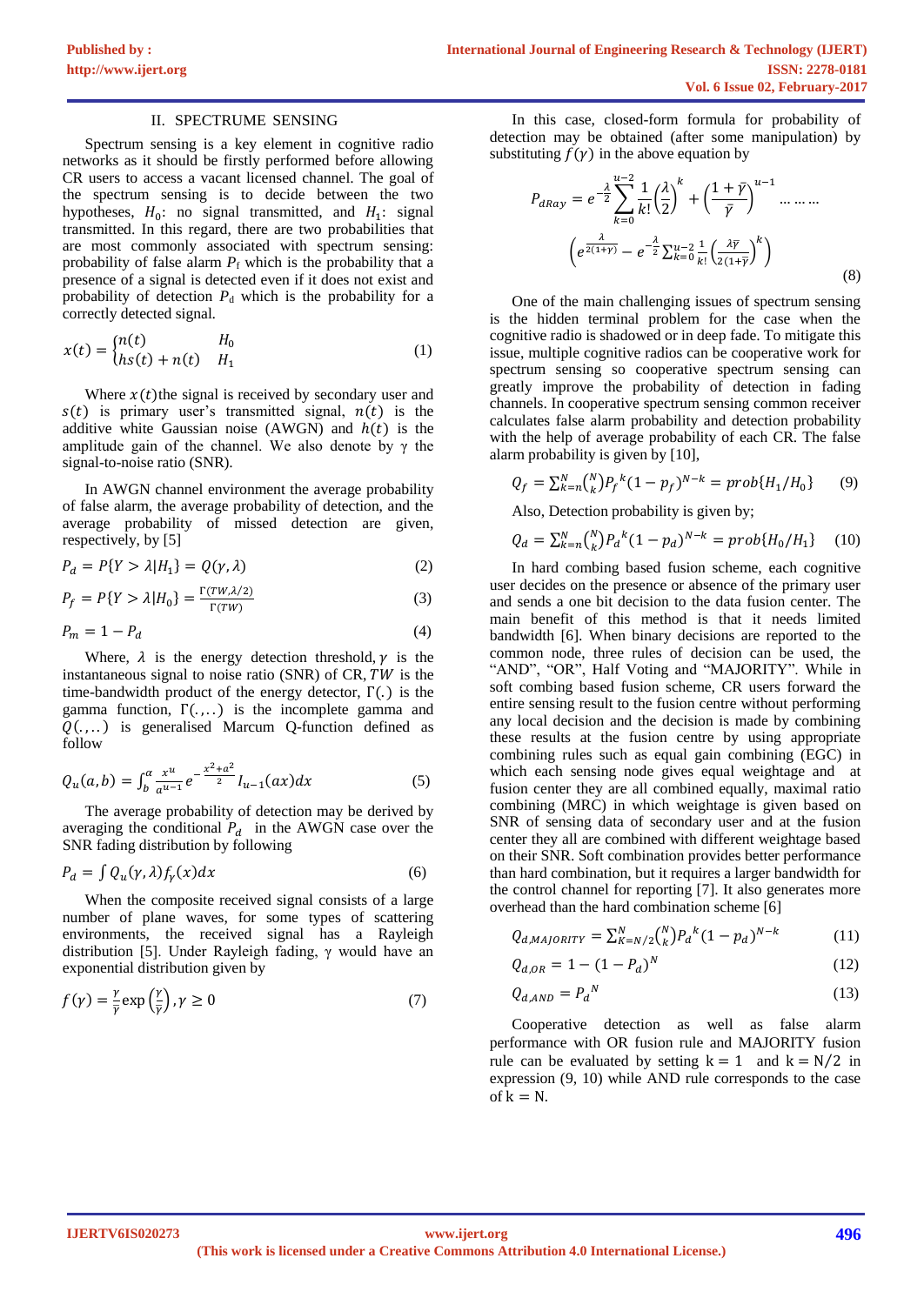## III. PROPOSED SYSTEM MODEL



Fig.2. Proposed system Architecture

The system model for the proposed softened hard (quantize) cooperative spectrum sensing method is depicted in Figure 2. Each cooperating secondary user senses the spectrum locally and sends its 'quantized' local measurement as  $L_n$  (index of the quantization level) to the fusion center at the cognitive base station. The fusion center makes a global decision according to  $L_n$  and weight of corresponding energy level quantization level.

In Soft combination based data fusion scheme, detection performance is obtained by allocating different weights to different CR users according to their SNR. In the conventional one-bit hard combination based data fusion scheme, there is only one threshold dividing the whole range of the observed energy into two regions. As a result, all of the CR users above this threshold are allocated the same weight regardless of the possible significant differences in their observed energies. *softened* two-bit hard

combination based data fusion scheme achieve the better detection performance and less complexity with two-bit overhead by dividing the whole range of the observed energy into four regions, and allocate a different weights to this region.

Although the Soft combination based data fusion scheme has the best detection performance, soft combination schemes require lots of overhead for each CR user to transmit the sensing result periodically. In contrast, the conventional hard combination scheme requires only one bit of overhead for each CR user, but suffers performance degradation because of information loss caused by local hard decisions. Here we will use *softened* hard (Quantized) combination scheme with two-bit overhead for each CR user, which achieves a good detection performance and less complexity.



Fig.3. Principle of two-bit hard combination scheme

Figure 3 shows the principle of the *softened* two-bit hard combination based data fusion scheme. Different from the conventional one-bit scheme with only one threshold, here we have three thresholds  $\lambda$ 1,  $\lambda$ 1 and  $\lambda$ 3 for two-bit scheme which divide the whole range of the observed energy into 4 regions. Each cooperating secondary user senses the spectrum locally and sends its two bit information "quantized data" to indicate which region of its observed energy falls in. The fusion center makes a global decision according to its 2-bit value measurement and weight allocated to each region. If the we divide the observed energy into two level, hard decision logic, such as OR, AND and MAJORITY logic can be applicable for global decision logic at the fusion center. Here each cognitive user either send only 0 and 1 for  $L_n$ . However, for the case of more quantization level softened hard decision logic can be used

The probability of having observation in respective region under hypothesis  $H_0$  and  $H_1$  and AWGN channel are following

$$
P_{di} = \begin{cases} 1 - P_d(\lambda_k) & \text{if } k = 1\\ P_d(\lambda_{k-1}) & \text{if } k = n\\ P_d(\lambda_{k-1}) - P_d(\lambda_k) & \text{otherwise} \end{cases} \tag{14}
$$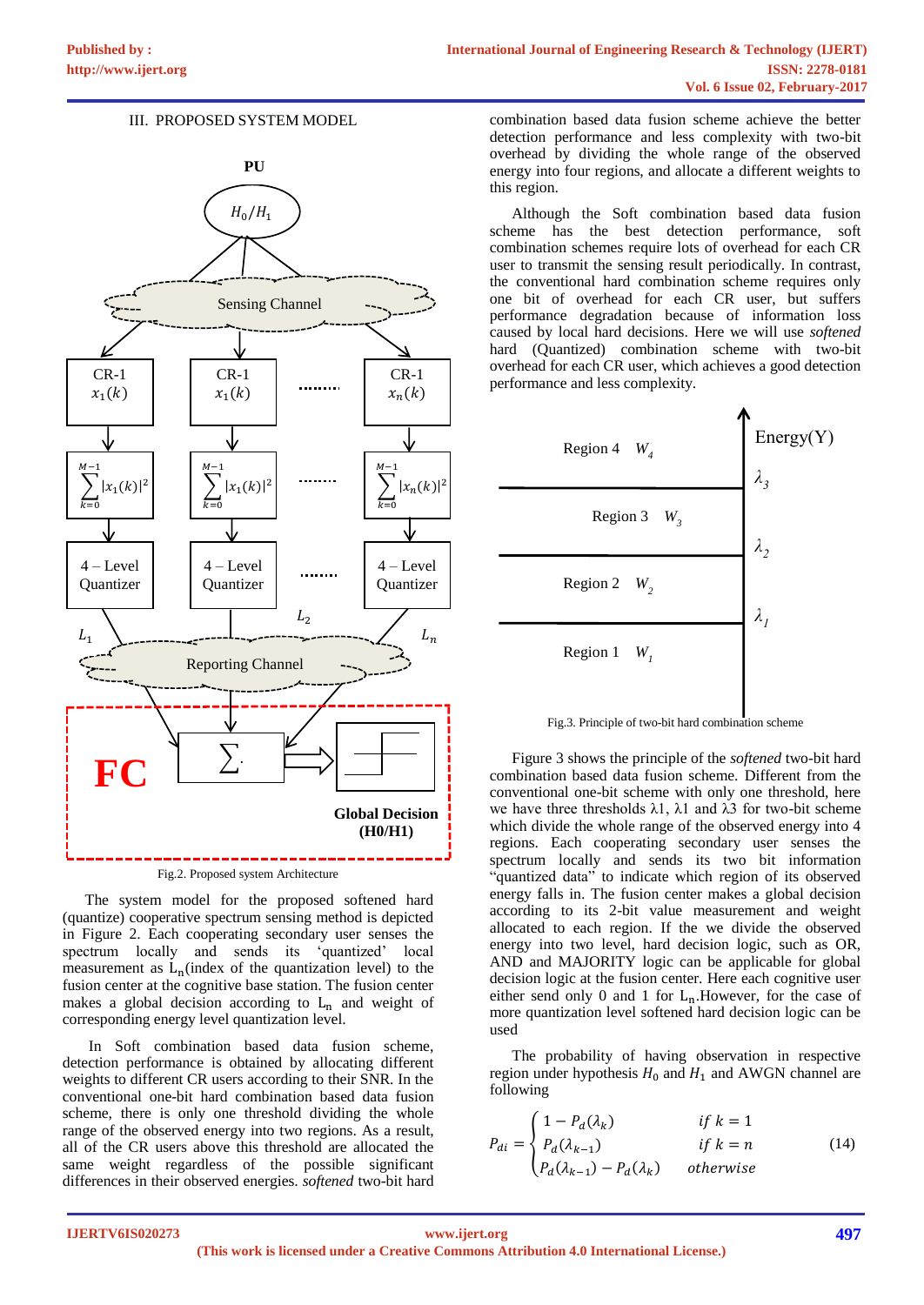In the proposed method, the global decision depends on the threshold values and the weight vector. Here the weights are assigned to the energy level not the reporting nodes. For this 2-bit *softened* hard combination based data fusion scheme, fusion center receives the quantized measurements and counts the number of users in each quantization level which is given by following.

$$
\vec{N} = [n_1 \ n_2 \ n_3 \ n_4] \ and \ \vec{W} = [w_1 \ w_2 \ w_3 \ w_4]
$$

The decision function is evaluated with the help of the weights and the number of users in the each energy level.

$$
f(\overrightarrow{w}) = \begin{cases} 1 & \text{if } \overrightarrow{N} \cdot \overrightarrow{W} > 0 \\ 0 & \text{otherwise} \end{cases}
$$
 (15)

Here the weighted summation is given by

$$
N_c = \sum_{i=0}^{3} w_i \cdot N_i \tag{16}
$$

Where  $N_i$  = Number of observed energies falling in region i.

Then  $N_c$  is compare with the threshold,  $N_T$  If  $N_c \ge N_T$ , primary signal is declared present; Otherwise, it is declared absent

In *softened* hard (quantized)combination based data fusion strategy the probabilities of cooperative detection under a Rayleigh channel are derived using [2] which is given by following.

$$
P_d = \sum_{i=1}^4 \sum_{j=1}^4 P_r (N_1 = n_1, N_2 = n_2, N_3 = n_3, N_4 = n_4 | H_1) (17)
$$
  
\n
$$
P_d
$$
\n
$$
= \sum f(\vec{w}) {N \choose n_1} {N - n_1 \choose n_2} {N - n_1 - n_2 \choose n_3} {N - n_1 - n_2 - n_3 \choose n_4}.
$$
  
\n
$$
(1 - P_{d1})^{n_1} (P_{d1} - P_{d2})^{n_2} (P_{d2} - P_{d3})^{n_3} (P_{d4})^{n_4}
$$
\n(18)

Similarly equation can be for probability of false alarm. Then, the overall probability of error is can be represented as

$$
P_e = P_f + P_m \tag{19}
$$

$$
P_e = P_f + 1 - P_d \tag{20}
$$

$$
P_e = P_f(\vec{w}) + 1 - P_d(\vec{w})
$$
\n(21)

It is observable that the probability of error is highly dependent on  $(\vec{w})$  vector. Therefore, the optimal solution is the weighting vector that minimize the total probability of error  $P_e$ . In our paper, equation (18) is used as objective functions that minimize the probability of error. However, to reduce the search space on which TLBO algorithm works, the  $\vec{w}$  used in this paper should satisfies the conditions  $-5 \leq w_i \leq 5$ 

So, optimization problem:

Minimize 
$$
P_e
$$
 subject to  $-5 \leq w_i \leq 5$ 

# IV. TLBO BASED WEIGHTING METHOD

One of the most recently developed meta heuristics based algorithms is teaching-learning-based- optimization (TLBO) algorithm [8]. TLBO has many similarities to evolutionary algorithms(EAs) like an initial population, moving on the way to the teacher and classmates is comparable to mutation operator in EA, and selection is based on comparing two solutions in which the better one always survives.

Teaching-learning-based optimization (TLBO) algorithm is also population based evolutionary process which mimics the influence of a teacher on learners (student) [8]. The class of learner is similar to population and different design variables are considered as different subjects. Learners' achievement in result is analogous to the fitness value of the objective function. In the entire population the best solution is considered as the teacher. The process of working of TLBO is divided into two parts. The first part is a "teacher phase" and the second part is "learner phase." The "teacher phase" means learning from the teacher and the "learner phase" means learning through the interaction between learners (student).

In the teacher phase the learning process of learners through a teacher is repeated. A good teacher puts an effort to boots up the level of learners higher in terms of knowledge. However, in reality it is not only the inpurt of a teacher which can boost up the level of knowledge of learners. The capability of learners also plays very significant role in this teaching learning process. Supposing there are  $m$  number of subjects (design variables) learned by *n* number of learners (population size,  $k = 1, 2, \ldots, n$ ). At any iteration *i* let  $T_i$  be the teacher and  $M_i$  be the mean of learners' achievements.  $T_i$  will try to move mean  $M_i$  to a its own level best. After the teaching of  $T_i$  there will be a occurrence of new mean, say  $M_i$ . The solution is modified according to the difference between the existing and the new mean to the following expression.

$$
Difference\_Mean = r_i(M_{new} - T_F.M_i)
$$
 (22)

In the above equation  $T_F$  is a teaching factor that decides the value of mean to be change,  $r_i$  is a random number between [0, 1]. Which is again a heuristic process and decided randomly with equal probability as given below

$$
T_F = round[1 + rand(0,1)\{2 - 1\})
$$
\n(23)

The difference calculated in the equation (23) modified the existing solution to the following equation

$$
x_{new,i} = x_{old,i} + Difference\_Mean
$$
 (24)

In learners' phase the learning process of learners through interaction among themselves is imitated. A learner interacts randomly with other learners with the help of group discussions, presentations, and formal communications. A learner can learn more unless the other learner has more knowledge than her or him. In this phase randomly two learners say  $x_i$  and  $x_j$  are selected where  $i \neq$ .Learner modification is then expressed as follows

$$
x_{new,i} = x_{old,i} + r_i(x_i - x_j) \qquad \text{if} \quad f(x_i) < f(x_j) \tag{25}
$$

$$
x_{new,i} = x_{old,i} + r_i(x_j - x_i) \qquad \text{if} \quad f(x_i) > f(x_j) \tag{26}
$$

 $x_{new,i}$  is accepted if it gives a better output value. This entire process is repeated for the learners in the population. The pseudo code of the TLBO algorithm is given in Fig. 4. It is shown in [9–10] that teaching-learning based optimization algorithm is robust and efficient algorithm that produced better optimum solutions that those meta heuristic algorithms considered for comparison.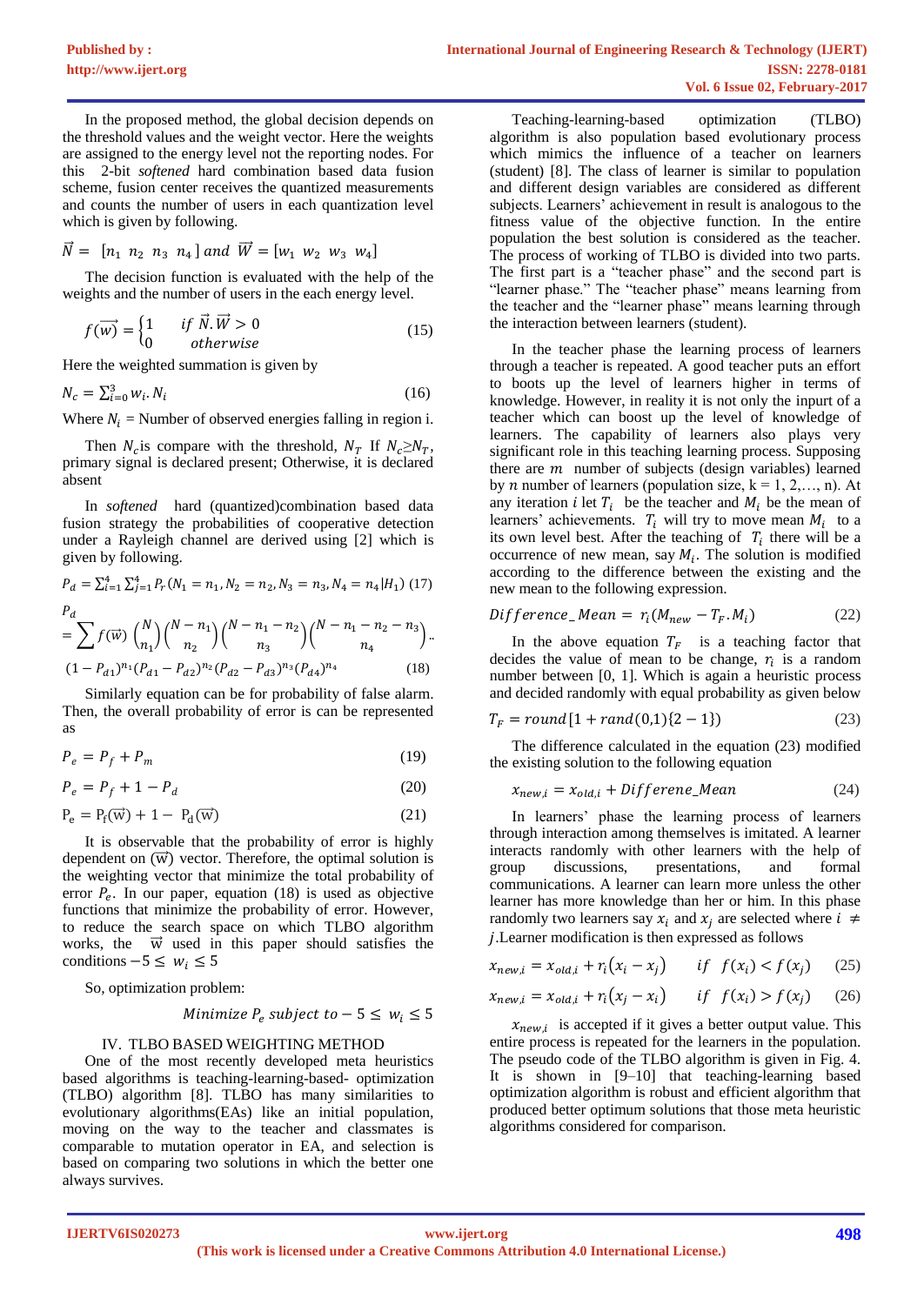Algorithm 1: Weight Optimization Algorithms Using TLBO

Input: Channel, SNR, User, Iteration, Thresholds Output: Probability of error  $P_e$ , Optimal vector  $\vec{w}$ Initialize the population size N and number of generations. While(number of generation is not reached)

{teacher Phase} Find the mean of each design variable  $x_{mean}$ Identify the best solution as teacher  $[x_{teacher} \rightarrow x \, with \, f(x)_{max}]$ For  $i = 1$  to n Calculate  $T_{F,i} = round[1 + rand(0,1){2 - 1}]$  $x_{new,i} = x_i + rand(0,1)[x_{teacher} - T_{F,i}.x_{mean}]$ Calculate  $f(x_{new,i})$  for  $x_{new,i}$ If  $f(x_{new,i}) < f(x_i)$  then  $x_i = x_{new,i}$ End If {End of teacher phase} {student Phase} Select a learner randomly  $x_j$  such that  $j \neq i$ If  $f(x_i) < f(x_j)$  then  $x_{new,i} = x_{old,i} + rand_i(x_i - x_j)$ Else  $x_{new,i} = x_{old,i} + rand_i(x_j - x_i)$ End If If  $f(x_{new,i}) < f(x_i)$  then  $x_i = x_{new,i}$ End If  ${End of student phase}$ End For End While

Fig.4. Pseudo code for TLBO algorithm

#### V. SIMULATION RESULT

A simulation has been done to assess the performance of proposed TLBO algorithms based cooperative spectrum sensing. Figure 5 demonstrate the probability of error in term of different value of threshold  $\lambda$  for TLBO based as well as other conventional soft decision fusion technique i.e. EGC and convention hard design fusion technique i.e. AND, OR, MAJORITY rules etc., We have considered time-bandwidth product  $TW = 5$ , the channel is Rayleigh, the number of received signal samples  $M = 2u$ . In TLBO, we have used the number of particles  $S = 15$  and  $iteration = 50$ . We have assumed perfect reporting channels and there is no false reporting.



Fig.5. Comparison of Pe versus Lambda for different schemes

As it can be clearly observed, the TLBO-based method generates the best weighting coefficients vector leading to minimized probability of error of cognitive radio system. On the other hand, conventional hard decision fusion (HDF) based spectrum sensing provides the worst error performance resulted from insufficient data fusion from secondary user (SU) in the network.



Fig.6. Performance of TLBO-based method

The convergence of TLBO based scheme for a given  $\lambda = 6$  is shown in figure 6. It can be seen that the probability of error converges after around 30 iterations, which is so fast that it can ensure the computation complexity of the proposed method meets real time requirements of cognitive radio cooperative spectrum sensing. The standard deviation of the obtained probability of detection under 25 simulations can be negligible, which means that the TLBO-based method is quite stable.

#### ACKNOWLEDGMENT

The author wish to thank their guide, parents and god for supporting and motivating for this work because without their blessing this was not possible.

#### REFERENCES

- [1] S.Haykin, "Cognitive radio: Brain-empowered wireless communications," IEEE J. Sel. Areas Commun., vol. 23, no. 2, pp. 201–220, Feb. 2005
- [2] Ma, G. D. Zhao, and L. Ye, "Soft combination and detection for cooperative spectrum sensing in cognitive radio networks," IEEE Transactions on Wireless Communications, vol. 7, no. 11, pp. 4502- 4507, 2008.
- [3] D. C. Oh, H. C. Lee, and Y. H. Lee, "Linear hard decision combing for cooperative spectrum sensing in cognitive radio systems," IEEE 72nd Vehicular Technology Conference, Ottawa, Canada, pp. 1-5, Sep. 2010
- [4] B. Shen and K. S. Kwak, "Soft Combination Schemes for Cooperative Spectrum Sensing in Cognitive Radio Networks," ETRI Journal, vo. 31, no. 3, 2009.
- [5] Wei Zhang, Member, IEEE, Ranjan K. Mallik, Senior Member, IEEE, and Khaled Ben Letaief, Fellow, IEEE *"*Optimization of Cooperative Spectrum Sensing with Energy Detection in Cognitive Radio Networks", IEEE transactions on wireless communications, vol. 8, no. 12, December 2009.